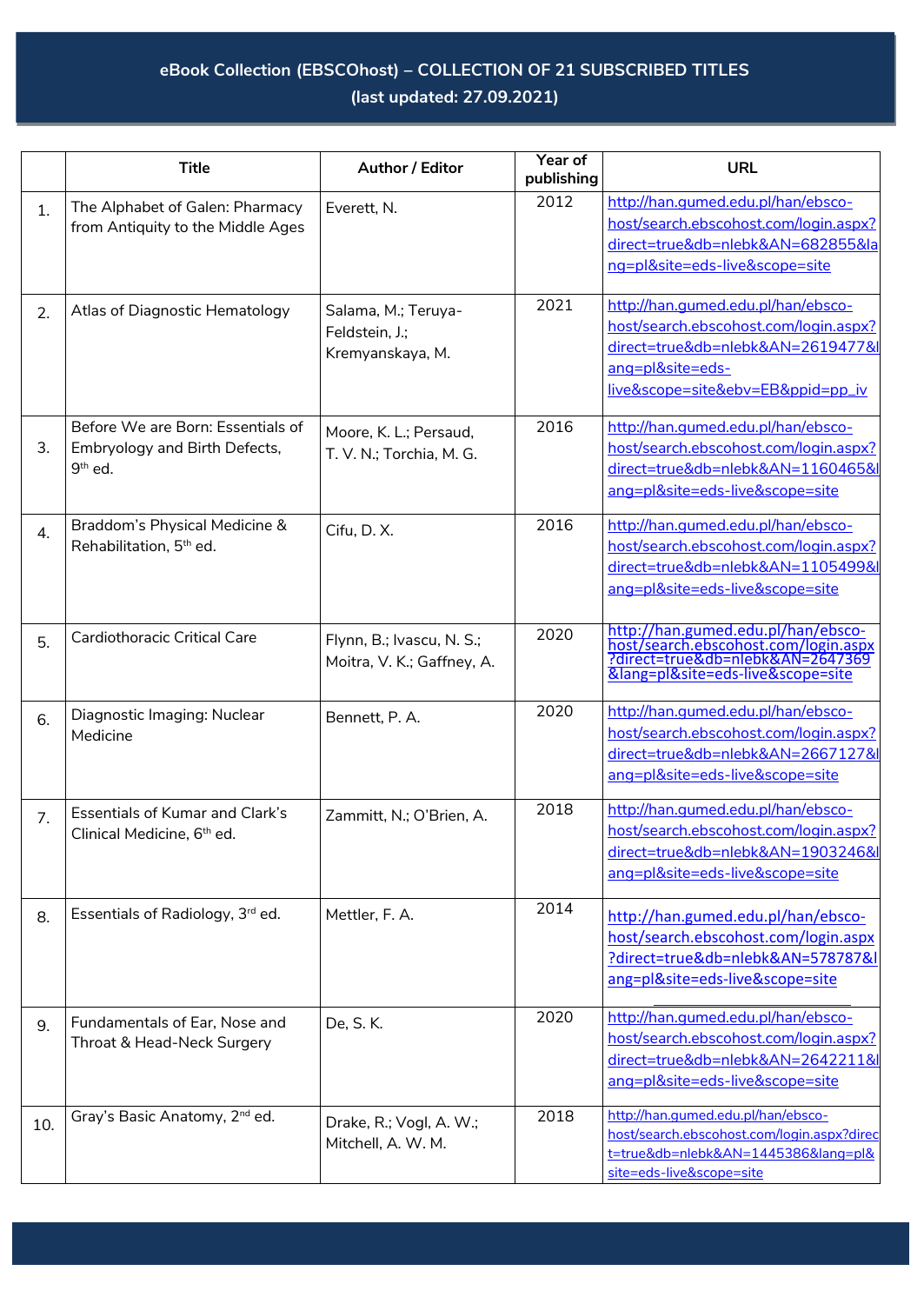## **eBook Collection (EBSCOhost) – COLLECTION OF 21 SUBSCRIBED TITLES (last updated: 27.09.2021)**

| 11. | Medical Microbiology, 7 <sup>th</sup> ed.                                  | Murray, P. R.; Pfaller, M. A.;<br>Rosenthal, K. S.     | 2013 | http://han.qumed.edu.pl/han/ebsco-<br>host/search.ebscohost.com/login.aspx?<br>direct=true&db=nlebk&AN=502329&I<br>ang=pl&site=eds-live&scope=site                        |
|-----|----------------------------------------------------------------------------|--------------------------------------------------------|------|---------------------------------------------------------------------------------------------------------------------------------------------------------------------------|
| 12. | New Clinical Genetics, 4 <sup>th</sup> ed.                                 | Read, A.; Donnai, D.                                   | 2021 | http://han.qumed.edu.pl/han/ebsco-<br>host/search.ebscohost.com/login.aspx?<br>direct=true&db=nlebk&AN=2647710&<br>lang=pl&site=eds-live&scope=site                       |
| 13. | Oxford Desk Reference: Clinical<br>Genetics and Genomics, 2nd ed.          | Firth, H. V.; Hurst, J. A.                             | 2017 | http://han.qumed.edu.pl/han/ebsco-<br>host/search.ebscohost.com/login.aspx?<br>direct=true&db=nlebk&AN=1591139&<br>lang=pl&site=eds-live&scope=site                       |
| 14. | Oxford Handbook of Surgical<br>Nursing                                     | Smith, A.; Kisiel, M.;<br>Radford, M.                  | 2016 | http://han.qumed.edu.pl/han/ebsco-<br>host/search.ebscohost.com/login.aspx?<br>direct=true&db=nlebk&AN=1229428&l<br>ang=pl&site=eds-live&scope=site                       |
| 15. | Oxford Textbook of Cancer in<br>Children                                   | Caron, H. N.; Biondi,<br>A.; Boterberg, T.;<br>Doz, F. | 2020 | http://han.qumed.edu.pl/han/ebsco-<br>host/search.ebscohost.com/login.aspx?<br>direct=true&db=nlebk&AN=2633141&l<br>ang=pl&site=eds-live&scope=site                       |
| 16. | Pathophysiology, 6 <sup>th</sup> ed.                                       | Banasik, J. L.                                         | 2019 | http://han.qumed.edu.pl/han/ebsco-<br>host/search.ebscohost.com/login.aspx?<br>direct=true&db=nlebk&AN=1836714&<br>ang=pl&site=eds-live&scope=site                        |
| 17. | Psychiatric Nursing, 7th ed.                                               | Keltner, N. L.; Steele, D.                             | 2015 | http://han.qumed.edu.pl/han/ebsco-<br>host/search.ebscohost.com/login.aspx?<br>direct=true&db=nlebk&AN=1167485&<br>lang=pl&site=eds-live&scope=site                       |
| 18. | Rang & Dale's Pharmacology, 8 <sup>th</sup> ed Ritter, J. M.; Rang, H. P.; | Flower, R. J.; Henderson, G.                           | 2016 | http://han.qumed.edu.pl/han/ebsco-<br>host/search.ebscohost.com/login.aspx?<br>direct=true&db=nlebk&AN=1160493&l<br>ang=pl&site=eds-live&scope=site                       |
| 19. | Robbins and Cotran Pathologic<br>Basis of Disease, 9th ed.                 | Kumar, V.; Abbas, A.<br>K.; Aster, J. C.               | 2014 | http://han.qumed.edu.pl/han/ebsco-<br>host/search.ebscohost.com/login.aspx?<br>direct=true&db=nlebk&AN=974440&la<br>ng=pl&site=eds-<br>live&scope=site&ebv=EB&ppid=pp_iii |
| 20. | Textbook of Histology, 4th ed.                                             | Gartner, L. P.                                         | 2017 | http://han.gumed.edu.pl/han/ebsco-<br>host/search.ebscohost.com/login.aspx?dir<br>ect=true&db=nlebk&AN=1287508⟨=pl<br>&site=eds-<br>live&scope=site&ebv=EB&ppid=pp cover  |